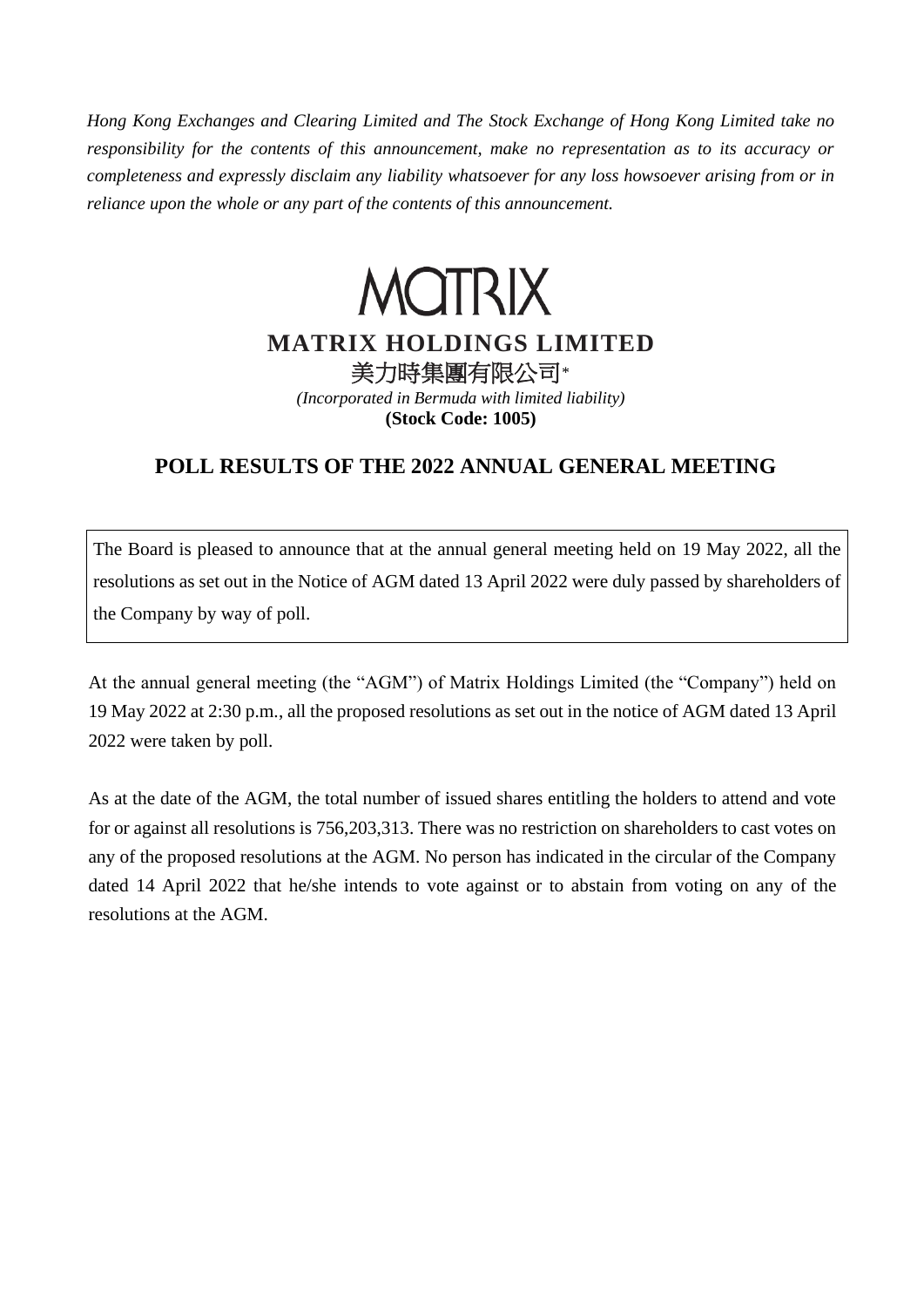Tricor Secretaries Limited, the Company's branch share registrar in Hong Kong, was appointed as the Scruitneer at the AGM for the purpose of the vote-taking. The poll results of all the resolutions proposed at the AGM are as follows: –

|                                                 |                                                  | Number of votes cast and                                      |                |                                      |
|-------------------------------------------------|--------------------------------------------------|---------------------------------------------------------------|----------------|--------------------------------------|
| <b>Ordinary Resolutions proposed at the AGM</b> |                                                  | approximate percentage of total<br>number of votes cast $(%)$ |                | <b>Total Number</b><br>of votes cast |
|                                                 |                                                  | For                                                           | <b>Against</b> |                                      |
| 1.                                              | To receive and adopt the Audited Financial       | 439,507,117                                                   | 114,000        | 439,621,117                          |
|                                                 | Statements of the Company and the Report of      | (99.97%)                                                      | $(0.03\%)$     |                                      |
|                                                 | the Directors and Independent Auditor's Report   |                                                               |                |                                      |
|                                                 | for the year ended 31 December 2021              |                                                               |                |                                      |
| 2.                                              | To consider and declare a final dividend of      | 439,507,117                                                   | 114,000        | 439,621,117                          |
|                                                 | HK6 cents per ordinary share in cash for the     | (99.97%)                                                      | $(0.03\%)$     |                                      |
|                                                 | 31<br>ended<br>December<br>2021<br>year<br>as    |                                                               |                |                                      |
|                                                 | recommended by the Board of Directors            |                                                               |                |                                      |
| 3A.                                             | To re-elect Mr. Cheng King Cheung as an          | 438,403,703                                                   | 1,217,414      | 439,621,117                          |
|                                                 | executive director                               | (99.72%)                                                      | $(0.28\%)$     |                                      |
|                                                 |                                                  |                                                               |                |                                      |
| 3B.                                             | To re-elect Dr. Loke Yu alias Loke Hoi Lam as    | 438,403,703                                                   | 1,217,414      | 439,621,117                          |
|                                                 | an independent non-executive director            | (99.72%)                                                      | $(0.28\%)$     |                                      |
| 3C.                                             | To re-elect Mr. Mak Shiu Chung, Godfrey as       | 439,507,117                                                   | 114,000        | 439,621,117                          |
|                                                 | an independent non-executive director            | (99.97%)                                                      | $(0.03\%)$     |                                      |
| 3D.                                             | To authorize the board of directors to fix their | 439,507,117                                                   | 114,000        | 439,621,117                          |
|                                                 | remuneration                                     | (99.97%)                                                      | $(0.03\%)$     |                                      |
|                                                 |                                                  |                                                               |                |                                      |
| 4.                                              | To re-appoint RSM Hong Kong as the auditor       | 439,507,117                                                   | 114,000        | 439,621,117                          |
|                                                 | of the Company and its subsidiaries, to hold     | (99.97%)                                                      | $(0.03\%)$     |                                      |
|                                                 | office until the conclusion of the next annual   |                                                               |                |                                      |
|                                                 | general meeting, and to authorize the board of   |                                                               |                |                                      |
|                                                 | director to fix their remuneration               |                                                               |                |                                      |
|                                                 |                                                  |                                                               |                |                                      |